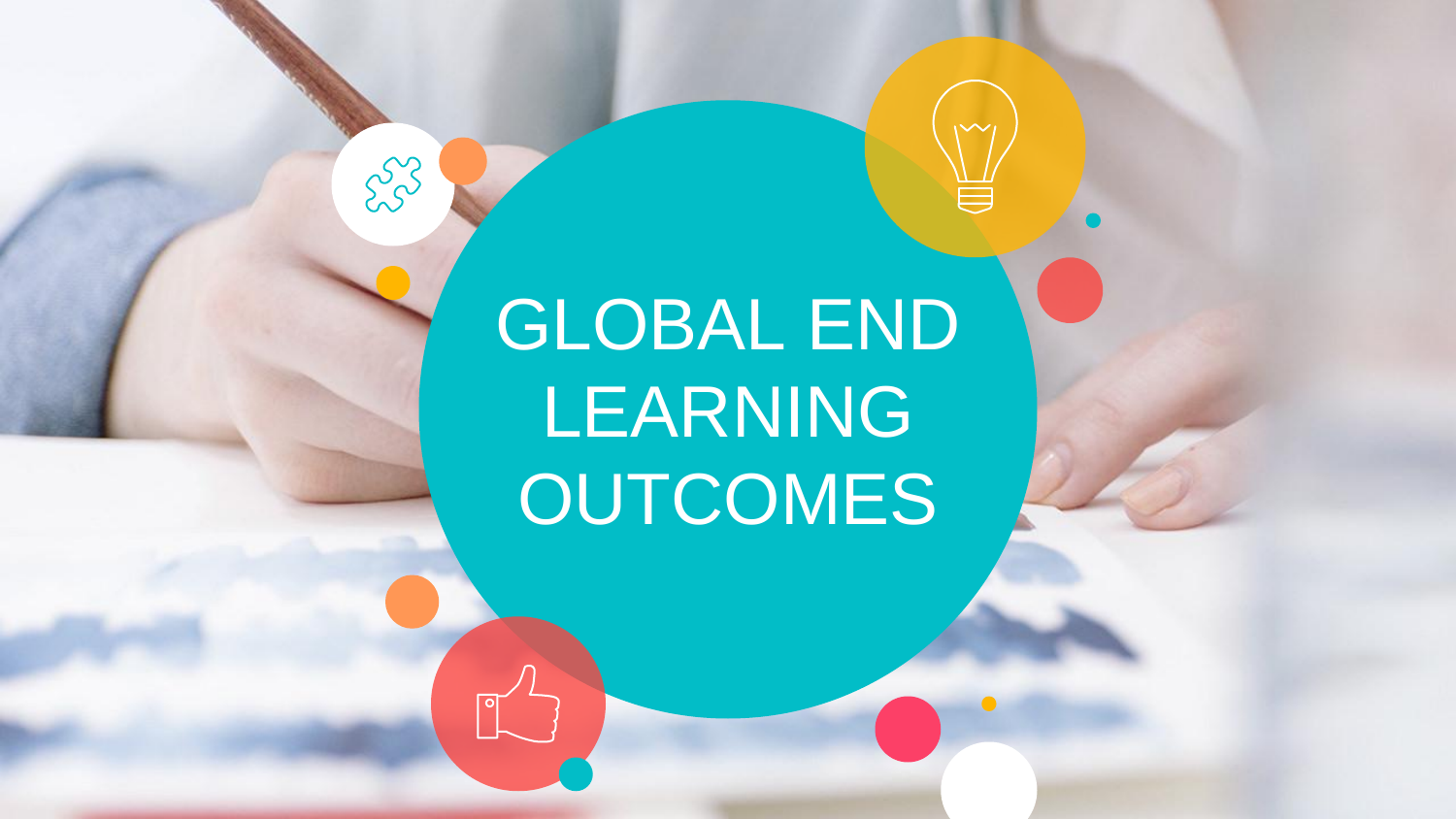## **University Mission**

 $\bullet$ 

#### **CONCORDIA UNIVERSITY**

Concordia University is a Lutheran higher education community committed to helping students develop in mind, body, and spirit for service to Christ in the Church and the world.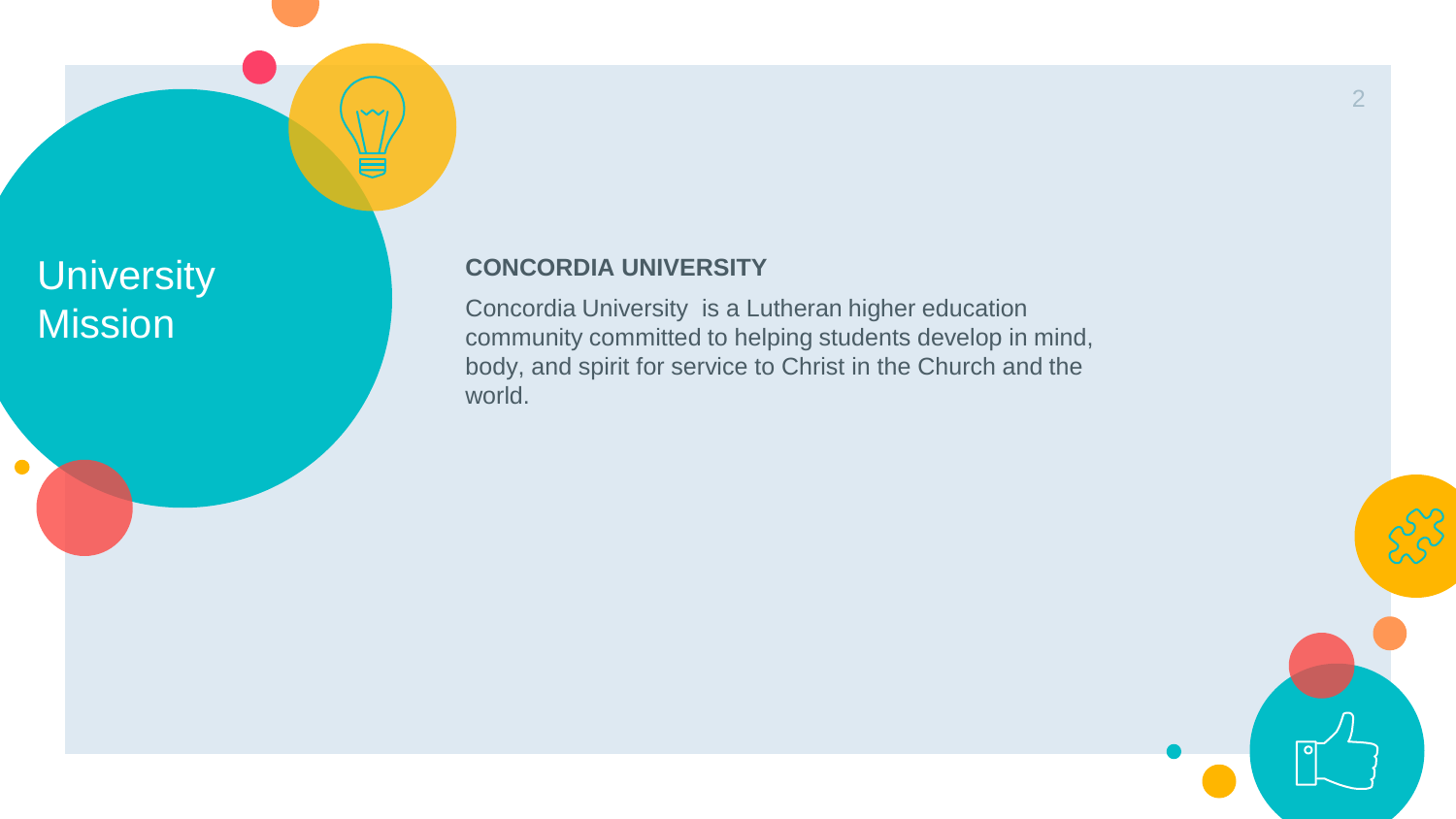## Ends Policies

 $\bullet$ 

**ENDS POLICIES**

These policies describe the difference we want to make in the lives of our graduates and in the world

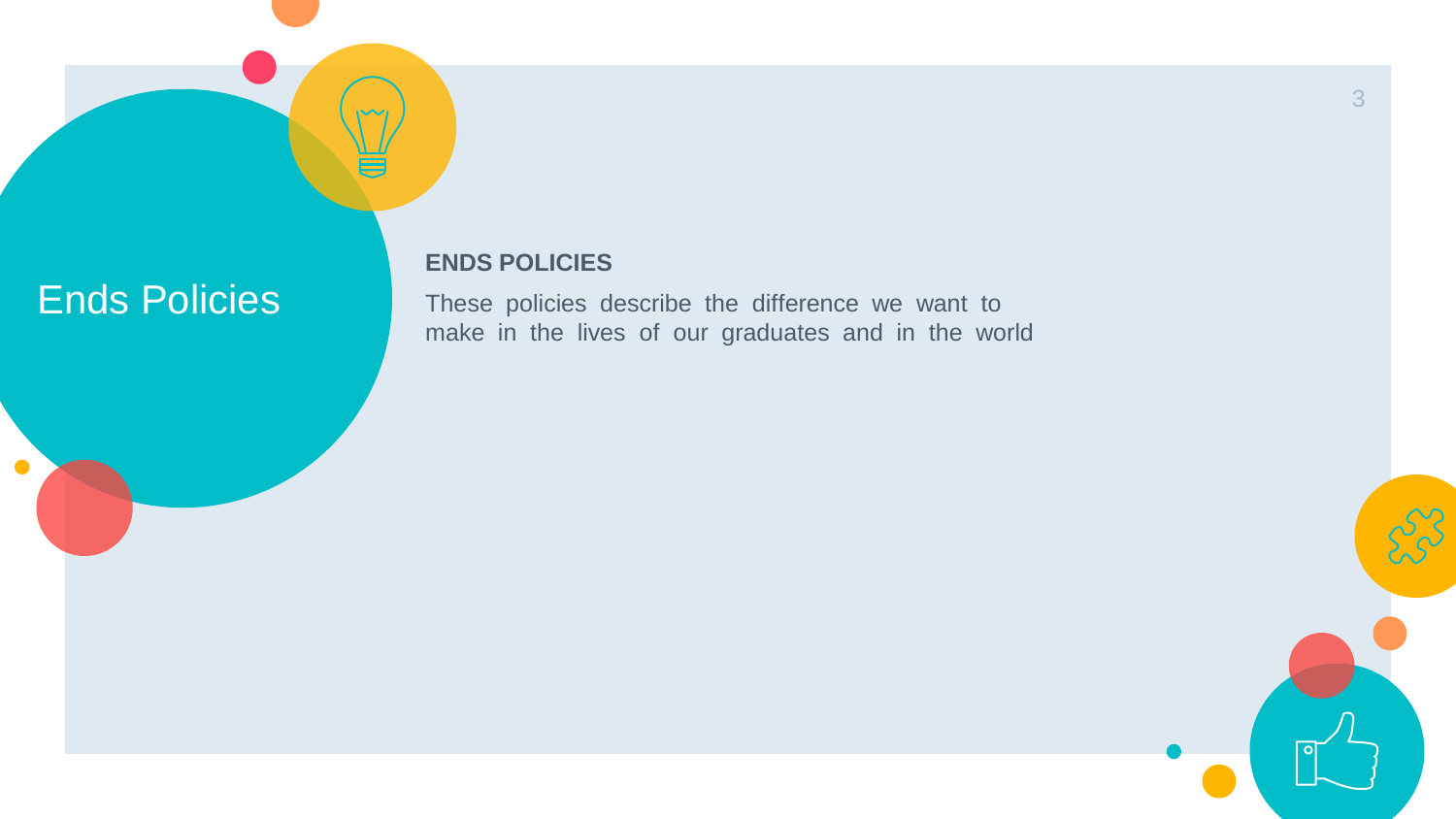### Ends Policies

 $\bullet$ 

#### **ENDS POLICIES**

These policies describe the difference we want to make in the lives of our graduates and in the world

#### **GLOBAL ENDS POLICY**

University graduates are well developed in mind, body, and spirit, fulfill their vocations, and serve Christ in the Church and the world

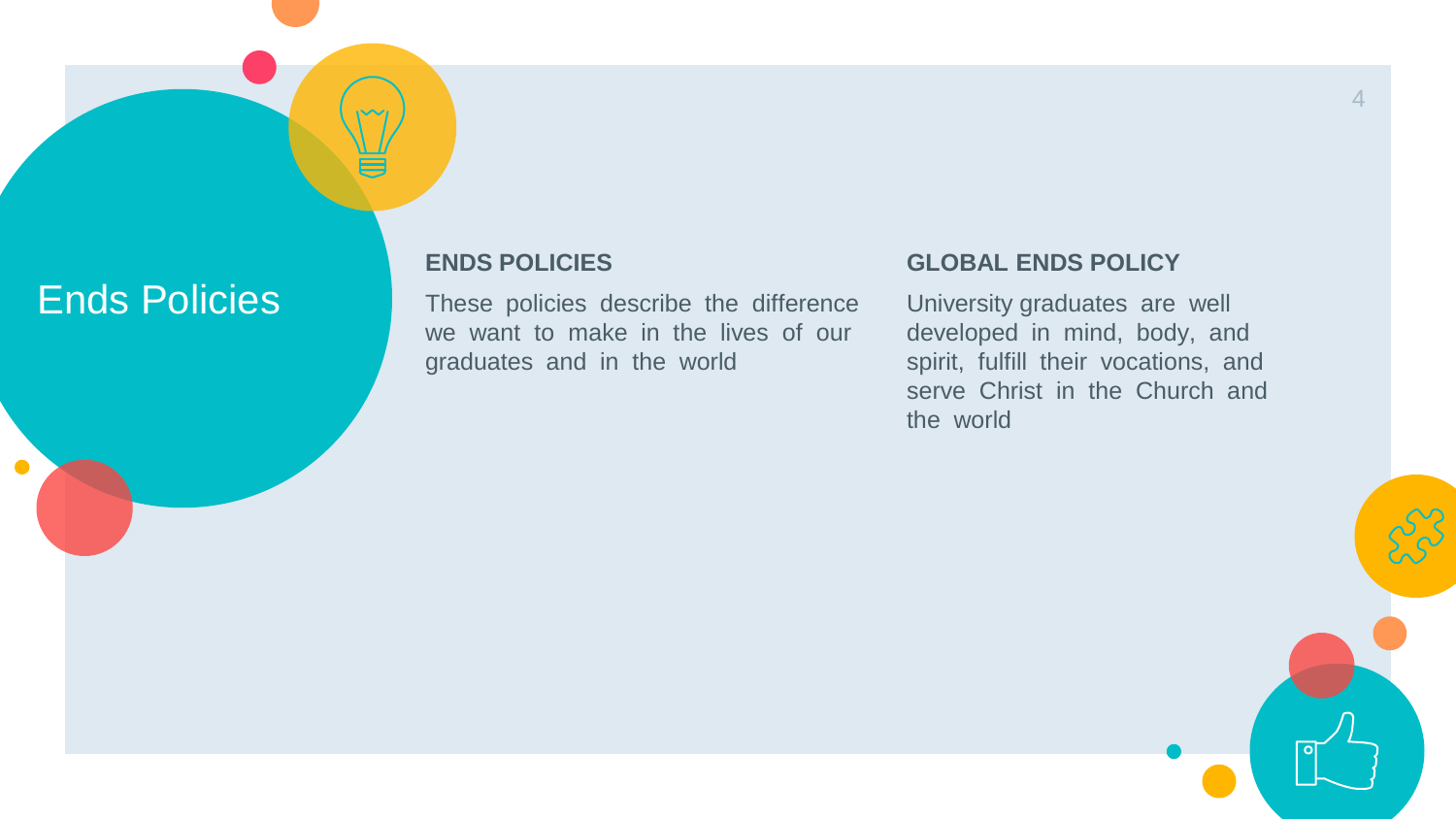Global End Learning **Outcomes** 

*Results:*

Consistent with a Liberal Arts education, our graduates demonstrate the following proficiencies:

*1.1.1 Christian Faith:* Our graduates are grounded in the Christian faith while also recognizing other major worldviews and how they differ from a Christian understanding of the world.

*1.1.2 Service and Global Citizenship:* Our graduates are globally-minded citizens.

*1.1.3 Integrated Disciplinary Knowledge:* Our graduates integrate insights from a wide range of disciplines.

*1.1.4 Critical Thinking/Creative Problem Solving:* Our graduates think rationally, critically, and creatively.

*1.1.5 Communicative Fluency:* Our graduates communicate effectively.

*1.1.6 Analytical Fluency:* Our graduates work with data effectively.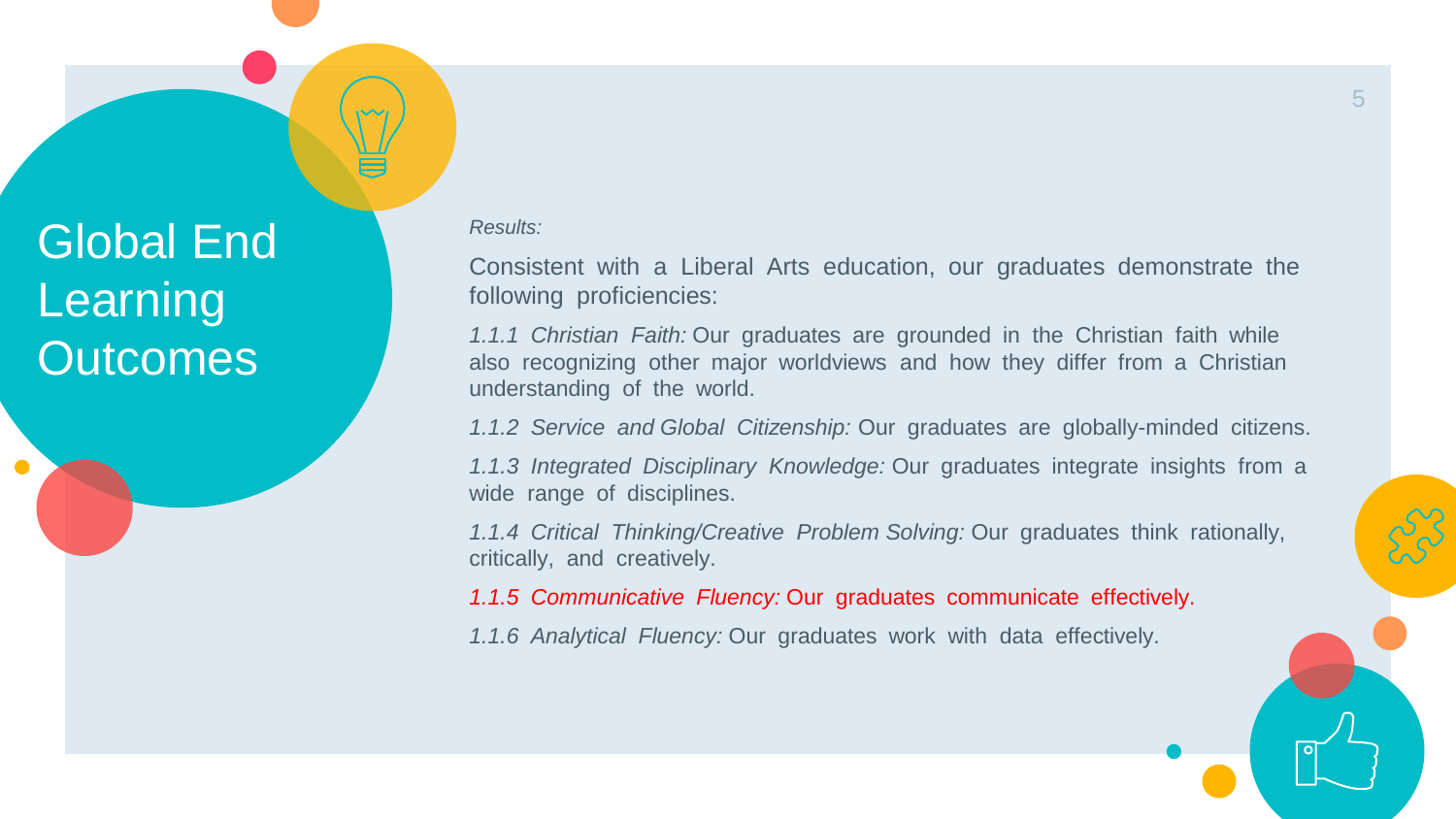## ENDS POLICIES

These policies describe the difference we want to make in the lives of our graduates and in the world.

 $\bullet$ 

*From BoR Policy Manual:*

### **RECIPIENTS**

The University will serve a wide range of learners with a priority on the following:

- Traditional undergraduate students
- Graduate and professional students
- Adult education students
- International students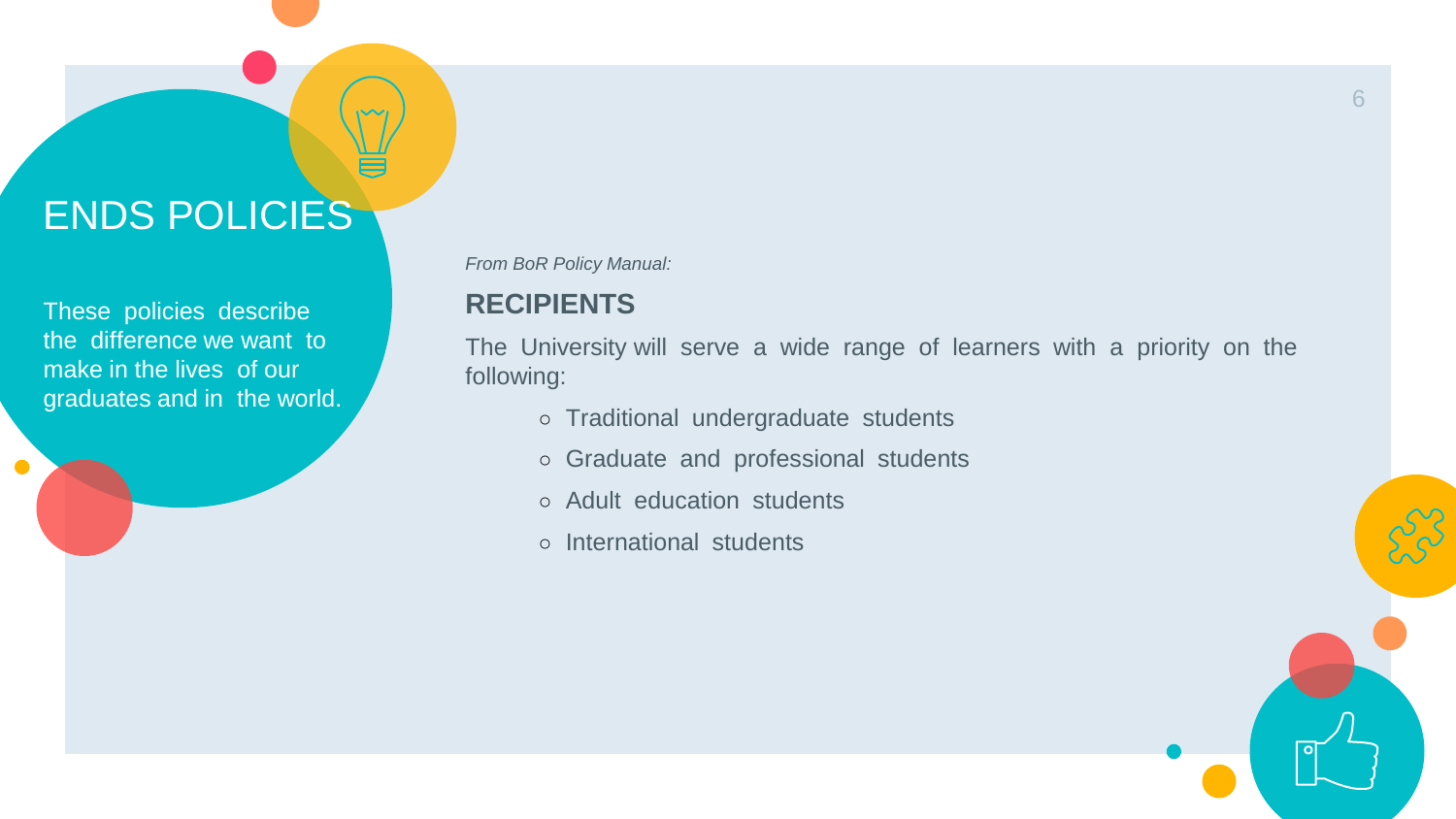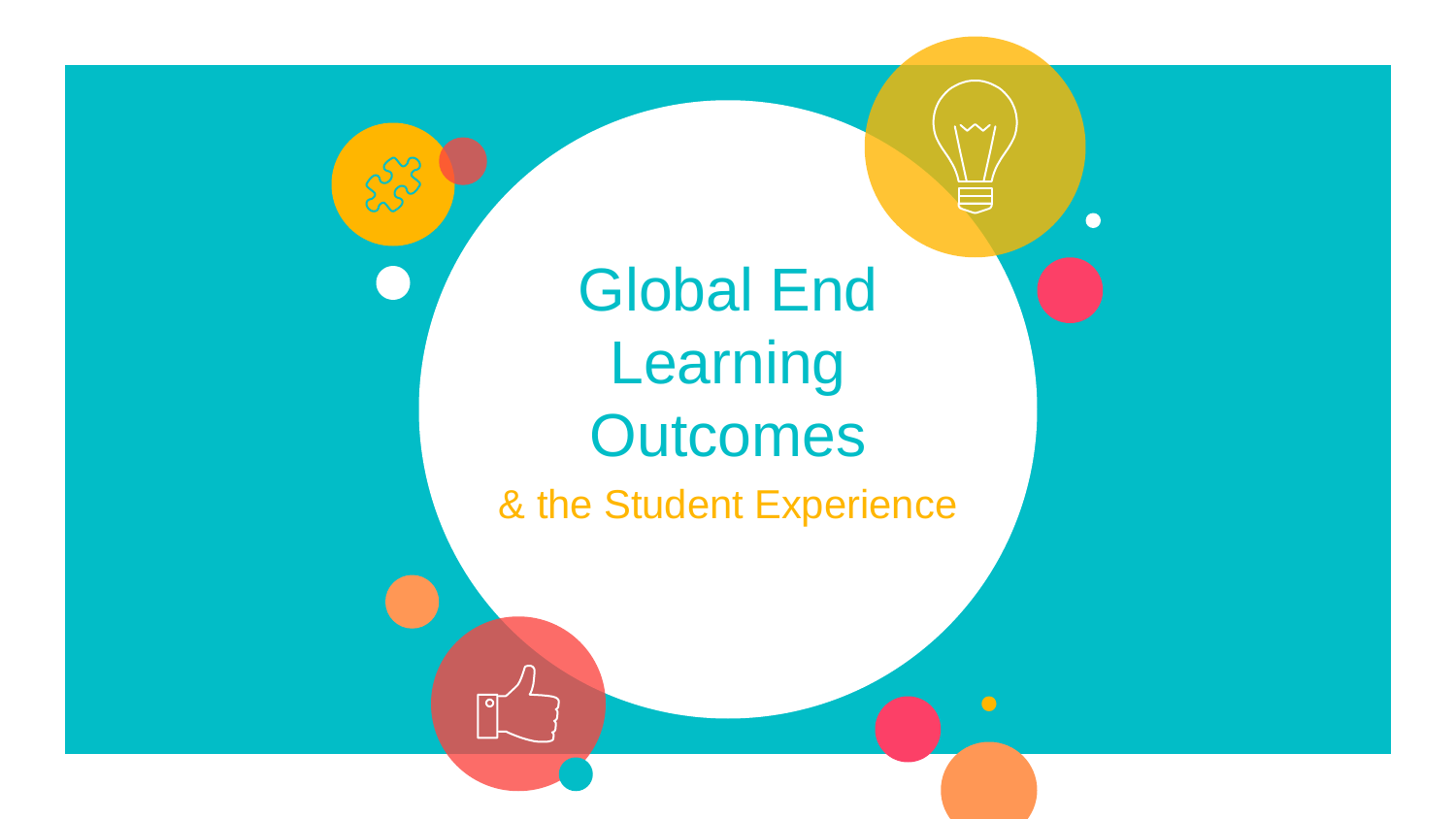Global Ends and the **Concordia Experience** 

 $\bullet$ 

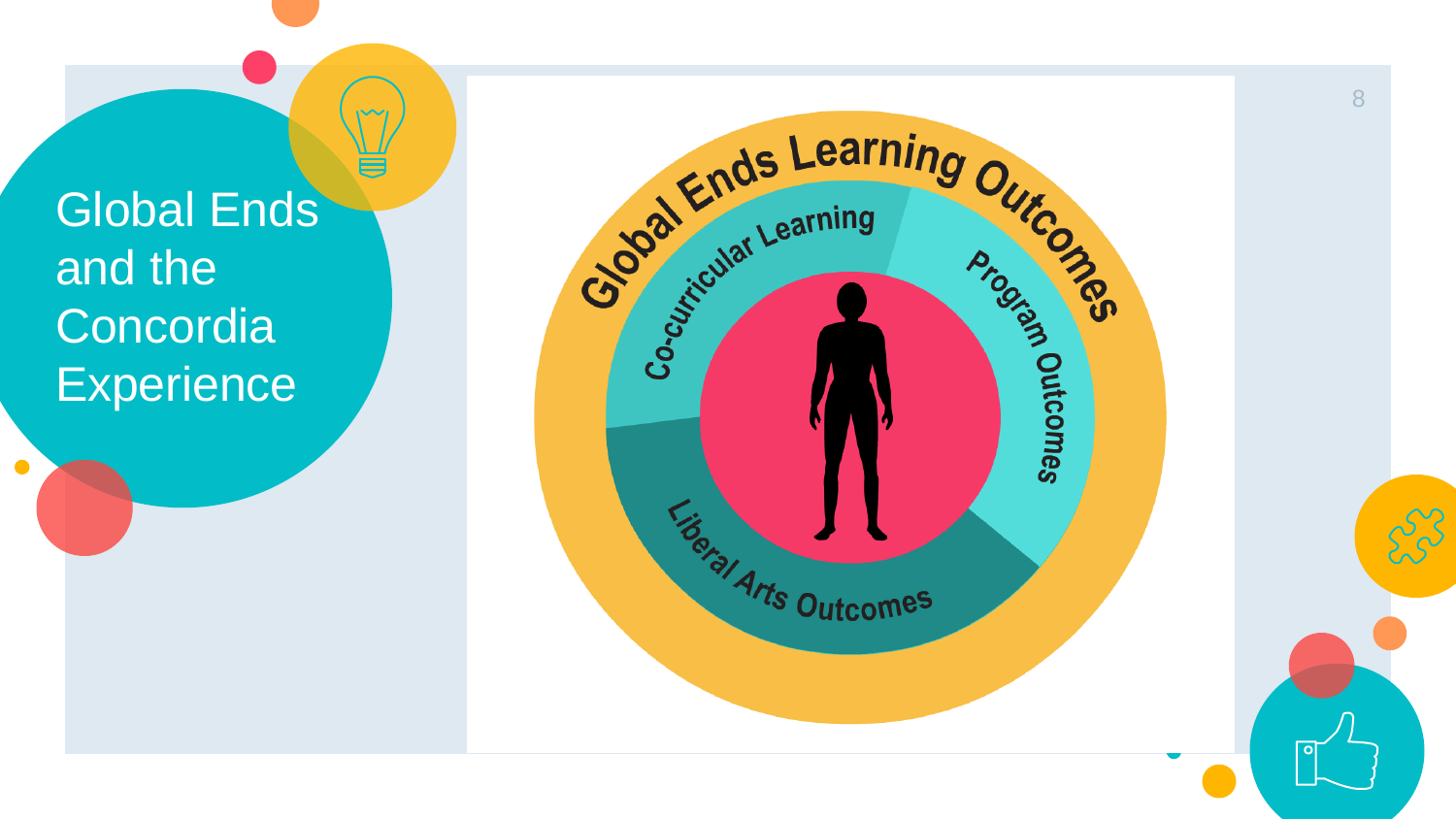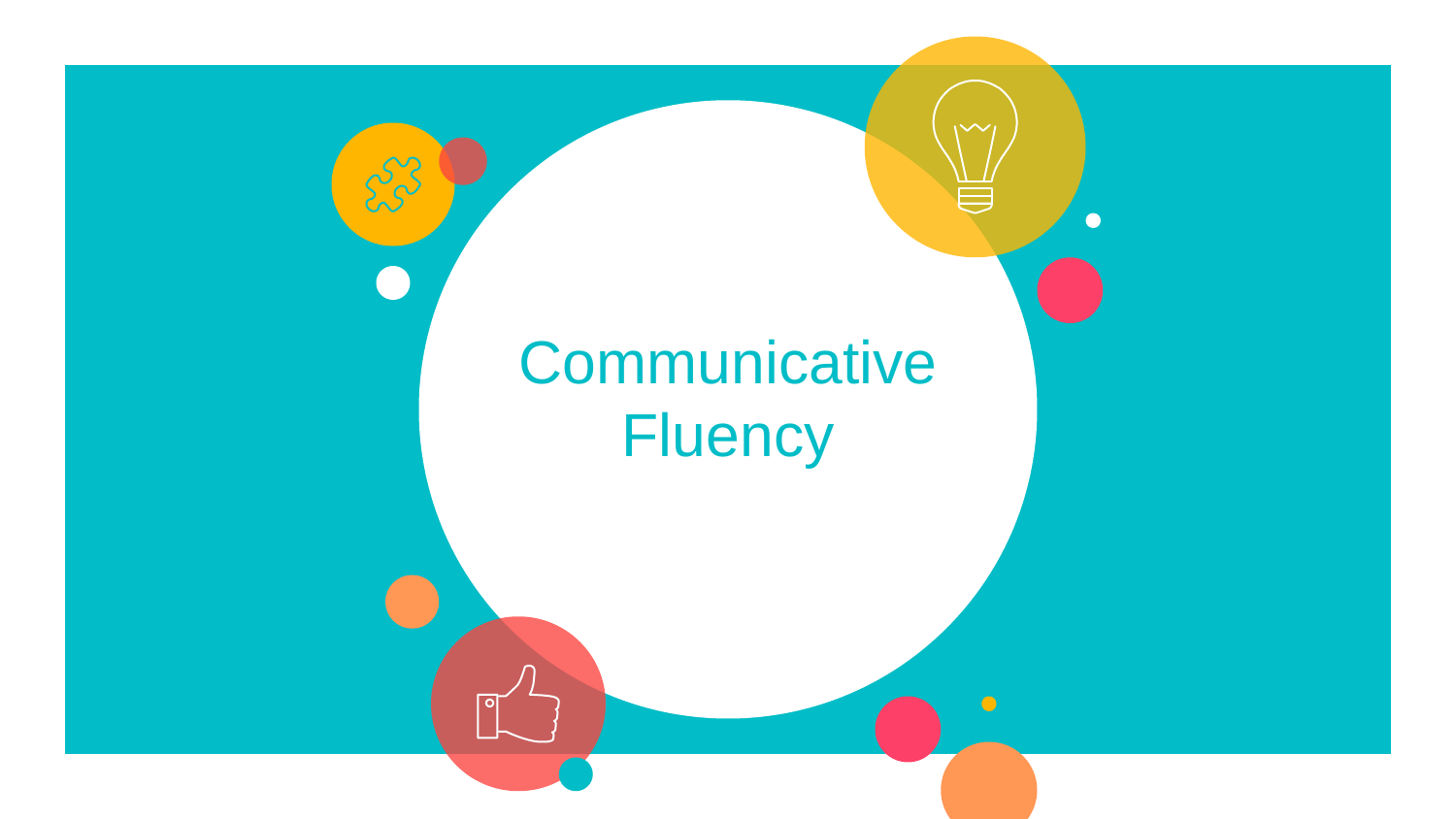$\bullet$ 

The Vision We want to be known world-wide for how well our graduates have mastered "real world" oral, written, interpersonal, and group communication.

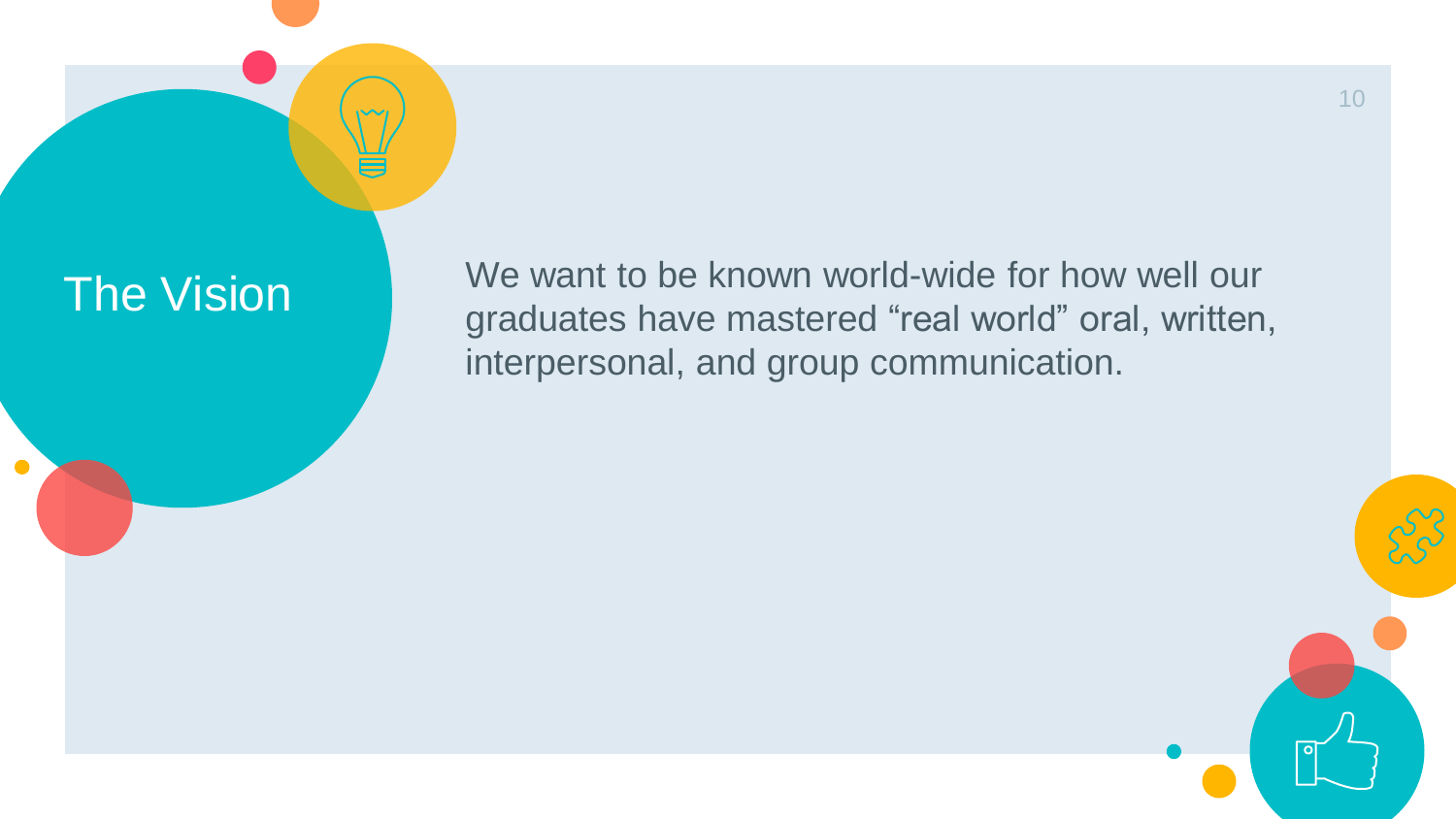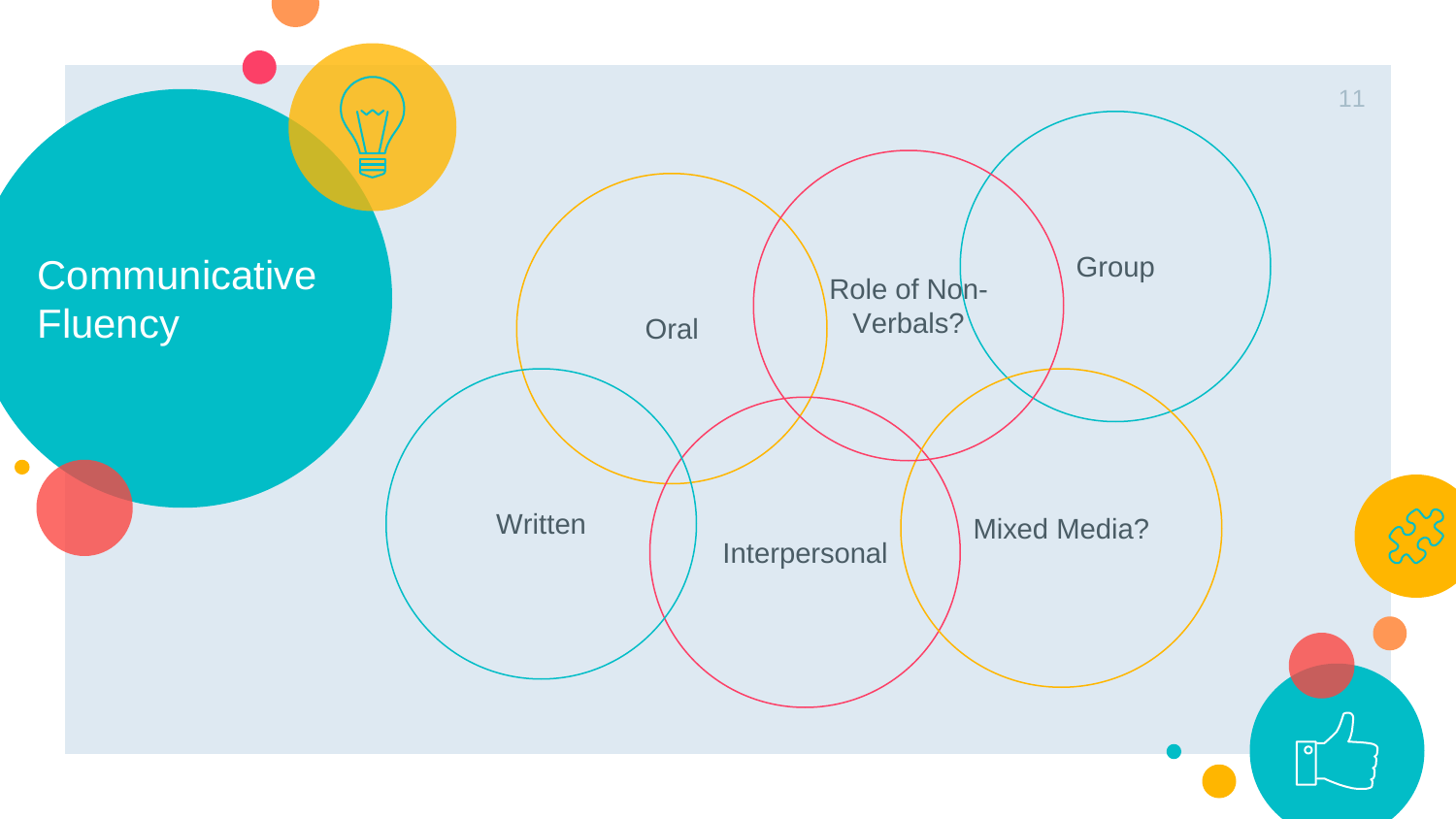#### The Vision

We want to be known world-wide for how well our graduates have mastered "real world" oral, written, interpersonal, and group communication.

What "real world" examples of oral, written, interpersonal, and group communication do you expect of your students at the end of your program? (*ie: conduct workshop, write grant, create patient care plan etc…)* 12

How might you re-frame your expectations to address "real world" communication?

How might you re-frame your teaching to address this "real world" expectations vision?

What opportunities does this "real world" vision highlight?

How could you connect this "real world" vision with co-curriculars for your students?

How would you collaborate with others to address this vision?

How could we leverage a community to learn and grow in this vision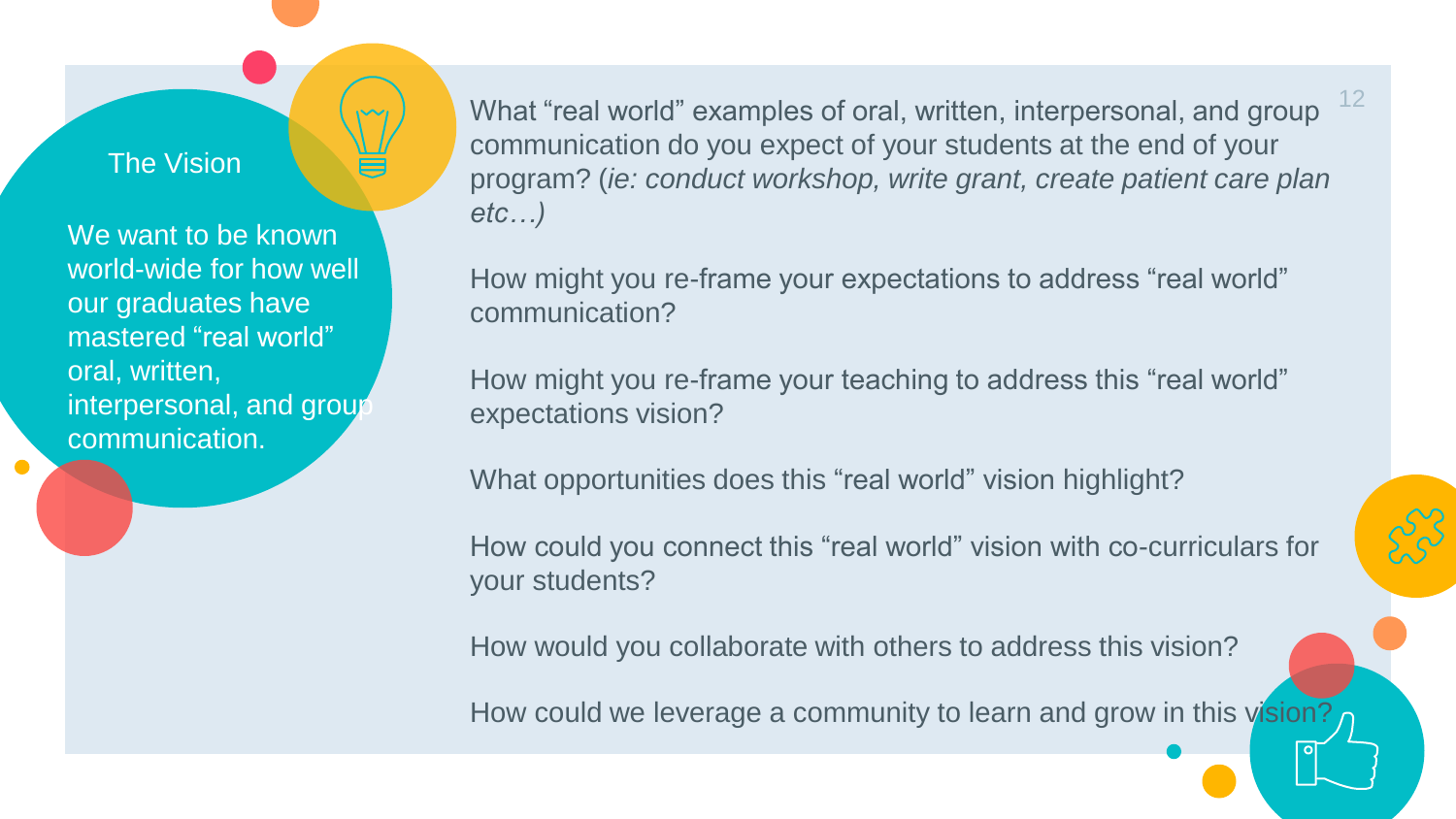## **Challenge**

 $\bullet$ 

Design a developmental road map to help your students grow in oral, written, interpersonal, and group communication.